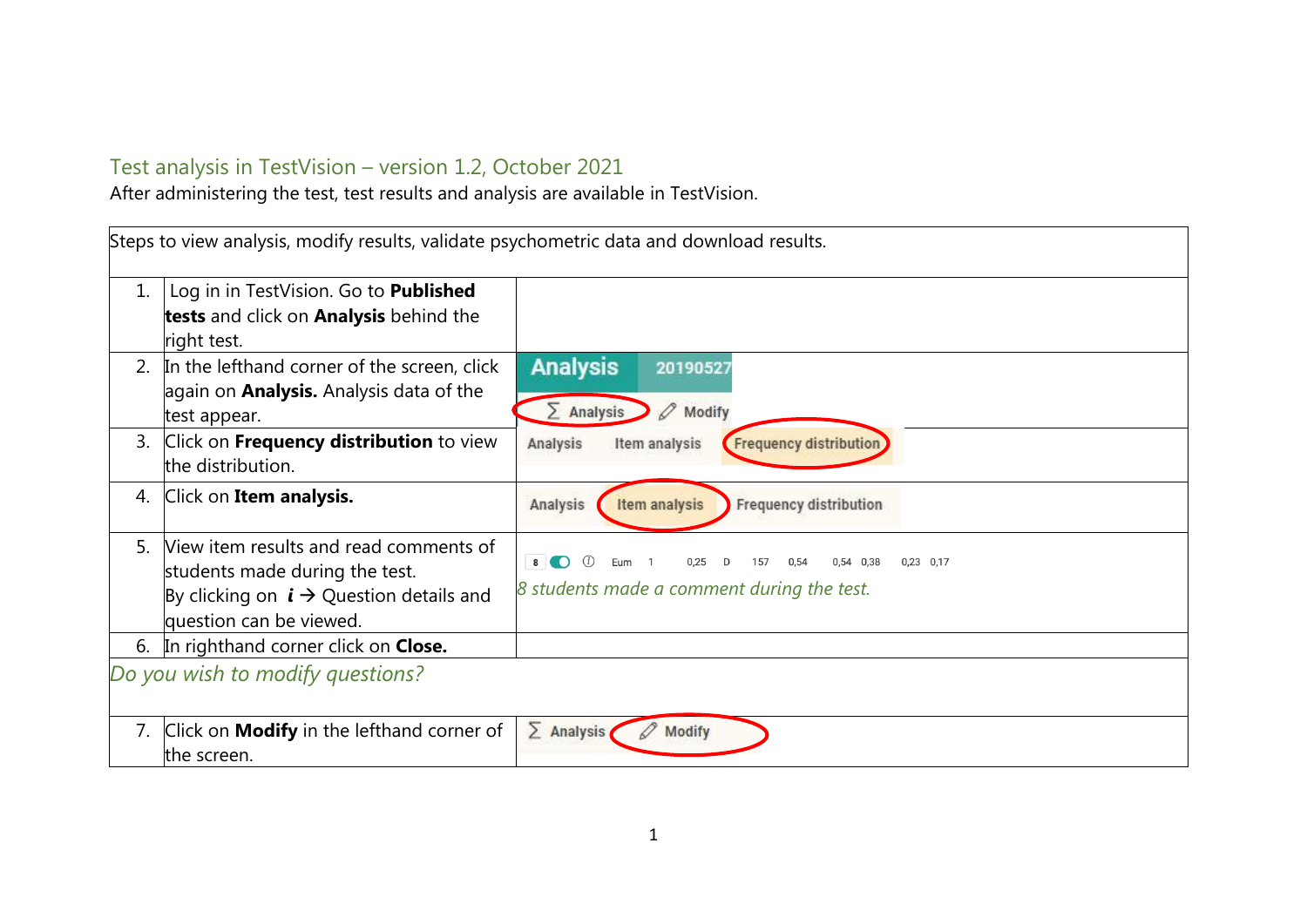| 8. | Click on Item result.                                                                                                                                                                                                                                                                                                        | <b>Test result</b>                                                                                                                                                                                                                                                                                 | Item result                      |        |                                                                           |  |
|----|------------------------------------------------------------------------------------------------------------------------------------------------------------------------------------------------------------------------------------------------------------------------------------------------------------------------------|----------------------------------------------------------------------------------------------------------------------------------------------------------------------------------------------------------------------------------------------------------------------------------------------------|----------------------------------|--------|---------------------------------------------------------------------------|--|
| 9. | Three types of modifications:<br><b>Consider</b> the question <b>correct</b> for<br>all students<br><b>Exclude</b> the question for all<br>students<br>Modify answer option: add an<br>option as correct or select another<br>option as correct. This is possible<br>for Multiple Choice and Multiple<br>Response questions. | Consider<br>correct                                                                                                                                                                                                                                                                                | Exclude                          | Modify |                                                                           |  |
|    |                                                                                                                                                                                                                                                                                                                              | П                                                                                                                                                                                                                                                                                                  | П                                |        |                                                                           |  |
|    |                                                                                                                                                                                                                                                                                                                              | IJ                                                                                                                                                                                                                                                                                                 | П                                |        |                                                                           |  |
|    |                                                                                                                                                                                                                                                                                                                              | П                                                                                                                                                                                                                                                                                                  |                                  |        |                                                                           |  |
|    |                                                                                                                                                                                                                                                                                                                              | π                                                                                                                                                                                                                                                                                                  | П                                |        |                                                                           |  |
|    | It is not possible to adjust the maximum<br>score of a question.                                                                                                                                                                                                                                                             | question.                                                                                                                                                                                                                                                                                          |                                  |        | Based on item analysis and students' comments decide what to do with each |  |
|    | 10. Click on <b>Check modifications</b> to view the<br>effect on attempts passed or failed.                                                                                                                                                                                                                                  | <b>Check modifications</b>                                                                                                                                                                                                                                                                         | <b>Close</b>                     |        |                                                                           |  |
|    |                                                                                                                                                                                                                                                                                                                              | NB. If it is not desirable that one or more students fail because of the<br>modification, choose <b>Consider correct</b> instead of <b>Exclude.</b>                                                                                                                                                |                                  |        |                                                                           |  |
|    | 11. To save psychometric data in to the<br>Question database, click on <b>Validate</b> in<br>the bottom righthand corner.                                                                                                                                                                                                    | The button Validate saves average p-corr, p-value, a-values and a range of the<br>rit-values. This button is only active for the original item analysis. After applying<br>modifications: click in the righthand upper corner on <b>View original.</b><br><b>NB: Validation can not be undone.</b> |                                  |        |                                                                           |  |
|    | 12. Click on <b>Close</b> .                                                                                                                                                                                                                                                                                                  |                                                                                                                                                                                                                                                                                                    | <b>Check modifications Close</b> |        |                                                                           |  |